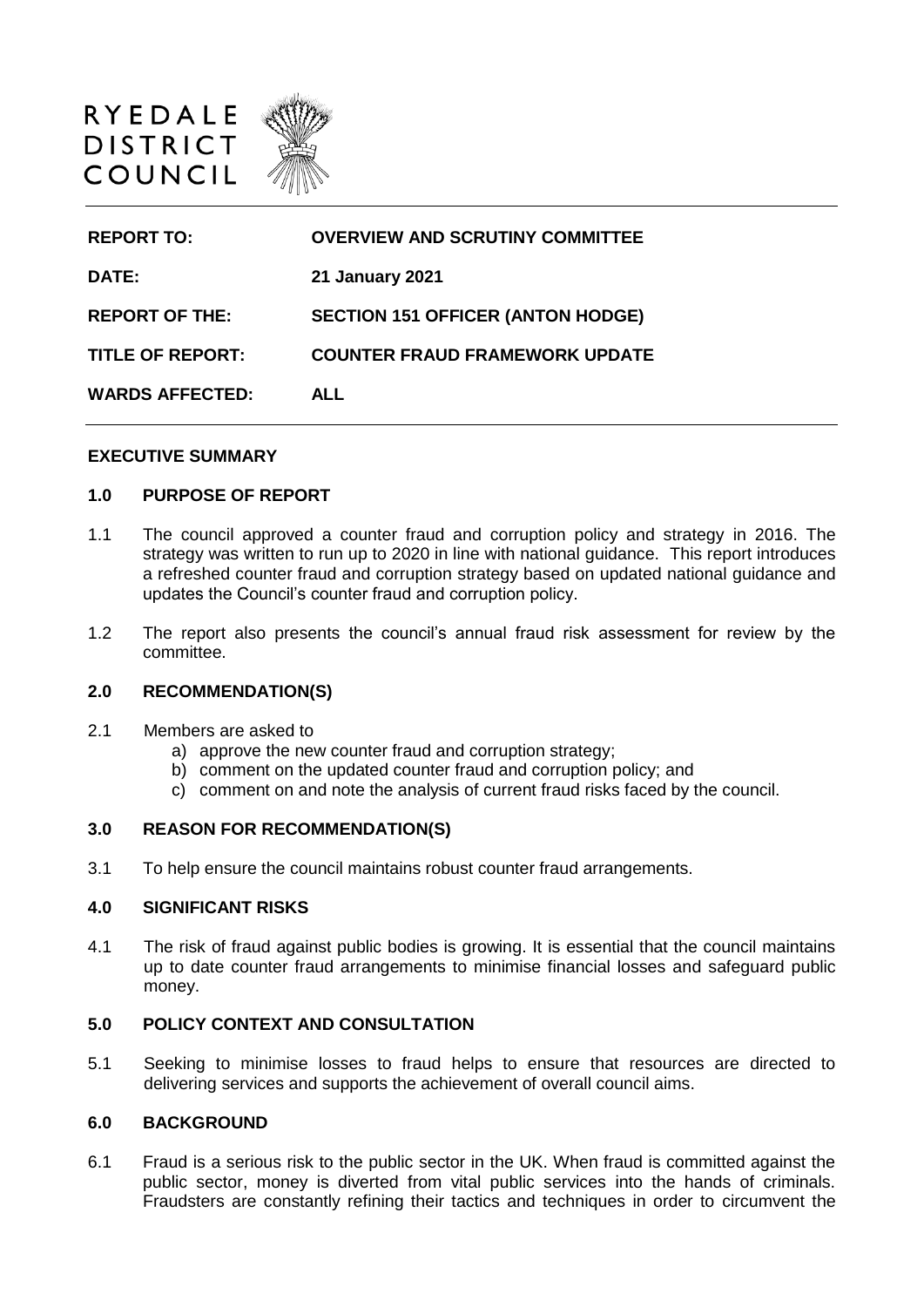checks and controls put in place to prevent fraud from occurring. In order to protect income and assets public sector bodies must therefore continuously develop their counter fraud measures to meet the evolving threats.

6.2 One in every three crimes committed in the UK is categorised as fraud.<sup>1</sup> The most recent estimate of the cost of fraud against local authorities is up to £7.8 billion annually.<sup>2</sup>

# **7.0 NATIONAL PICTURE**

- 7.1 As part of the government's response to the Covid-19 pandemic local authorities have been responsible for issuing grants to eligible businesses. The initial schemes closed in August 2020 with £11.7 billion being paid out to small and medium sized business across the UK.<sup>3</sup>. Fraudsters attempted to divert grants from legitimate businesses, and ineligible businesses have attempted to mislead councils about their circumstances in order to receive grants. Further support schemes have been introduced to support both businesses and residents and these have also been the subject to fraud. All councils responsible for administering grants and other forms of government support are undertaking post assurance work to ensure that they were correctly paid. If fraud or error is detected then a recovery process will begin that can include the prosecution of offenders.
- 7.2 Cyber-crime is a growing concern for local government in the UK. A council in the North East suffered a catastrophic cyber-attack in 2020. The ransomware attack removed access to multiple systems across the council and criminals tried to extort money from the council to restore them. It took many months before the council was able to fully restore systems for staff and residents. In 2019 Kaspersky reported a 60% increase in ransomware attacks on local governments worldwide and pointed towards similar attacks in the United States.<sup>4</sup> It is important that all councils make members of staff aware of cybercrime and what precautions to take in order to prevent it.
- 7.3 The most recent analysis of fraud against local authorities from CIPFA is the 2019 Annual Fraud and Corruption tracker. The report details levels of fraud detected by local authorities in 2018/19. Key findings of the report include the following:
	- The largest area of loss for local authorities is in council tax related discounts, e.g. single occupancy discount and council tax support. The amount of fraud detected has risen by over £5m since 2016/17 to £30.6m.
	- Procurement fraud is an area seen as being a high risk for local authorities. Fraud can take place at any point in the supply chain of goods and services making it difficult to detect. CIPFA reports that 12% of procurement fraud cases detected involved insider fraud and 5% involved serious and organised fraud.
- 7.4 Post assurance checks on Covid-19 grants will take place in 2021 and additional checks will be made as part of the upcoming 2020/21 National Fraud Initiative. Cyber-crime awareness will form part of all fraud awareness training delivered at the council. The areas highlighted by the CIPFA report are all areas of focus for the counter fraud team.

# **8.0 LOCAL PICTURE**

<u>.</u>

8.1 As part of the Small Business Grant Fund, Retail Hotel and Leisure Grant Fund and the Local Authority Discretionary Fund the Council has processed over 2100 applications,

<sup>1</sup> Economic Crime Plan 2019-23, HM Government

<sup>2</sup> Annual Fraud Indicator 2017, Crowe Clark Whitehill

<sup>3</sup> [www.gov.uk/government/publications/coronavirus-grant-funding-local-authority-payments-to-small-and](http://www.gov.uk/government/publications/coronavirus-grant-funding-local-authority-payments-to-small-and-medium-businesses)[medium-businesses](http://www.gov.uk/government/publications/coronavirus-grant-funding-local-authority-payments-to-small-and-medium-businesses)

<sup>4</sup> Story of the Year 2019 – Cities under Ransomware Siege, Kaspersky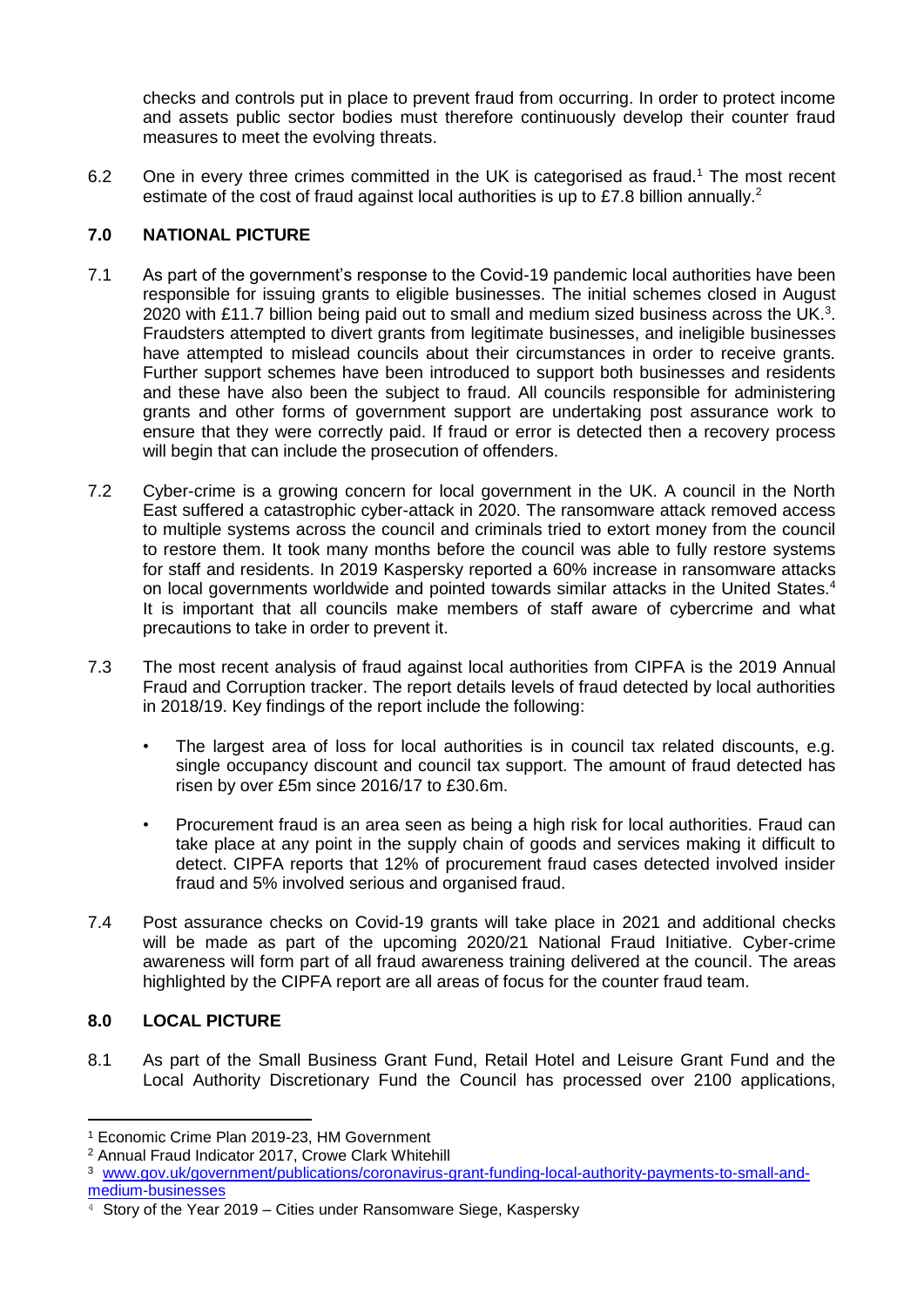resulting in payments totalling more than £26 million. Council officers conducted checks into each application to make sure they met the criteria set by government and the payments were being made to the correct people. Where concerns were identified cases have been directed to the counter fraud team.

- 8.2 The council is sending monthly reports detailing payments to the Department for Business, Energy & Industrial Strategy (BEIS) and has produced a risk assessment for the Covid-19 grant schemes detailing what steps have been taken to mitigate fraud risks.
- 8.3 The team has been liaising with the National Investigation Service (NATIS), the National Anti-Fraud Network (NAFN), and the Department for Business, Energy & Industrial Strategy to report fraudulent applications by organised criminals, as well as sharing intelligence with council colleagues.
- 8.4 The routine work of the counter fraud team has been disrupted by the Covid-19 pandemic, however, this work is now restarting. Activities like visits to people's homes and interviews under caution in council offices are still affected, but the team are finding new ways to undertake this work.

# **9.0 COUNTER FRAUD FRAMEWORK**

- 9.1 The council's Counter Fraud and Corruption Strategy 2016-19 was approved in July 2016, and covered the period of the national counter fraud strategy for local government, Fighting Fraud and Corruption Locally. The national strategy is refreshed periodically and has the support of counter fraud professionals, the Local Government Association, and HM Government. The most recent iteration, Fighting Fraud and Corruption Locally – A Strategy for the 2020s (see Appendix 1) was published in April 2020.
- 9.2 An updated Counter Fraud and Corruption Strategy for 2020-23 (see Appendix 2) has been drafted and the committee is asked to approve it. The strategy takes into account the new Fighting Fraud & Corruption Locally guidance.
- 9.3 As part of this review the Council's fraud risk assessment was also reviewed. The updated risk assessment is included at Appendix 3.
- 9.4 On 31 December 2020, guidance from the Attorney General on disclosure in criminal prosecutions came into force. The new guidance seeks to ensure that all relevant evidence is disclosed to the defence ahead of a criminal prosecution, and that there is an opportunity for discussion between the defence and prosecutor after an interview under caution up to commencement of any proceedings. This guidance resulted in a relatively minor update to the Council's Counter Fraud and Corruption Policy which is contained in Appendix 4, see section 2.36 in Annex A of the policy. This refreshed version also reflects changes and updates to job titles at the Council and within Veritau.

## **10.0 IMPLICATIONS**

- 10.1 The following implications have been identified:
	- a) Financial None
	- b) Legal
	- None
	- c) Other (Equalities, Staffing, Planning, Health & Safety, Environmental and Climate Change, Crime & Disorder) None

**Anton Hodge Chief Finance Officer (s151 officer)**